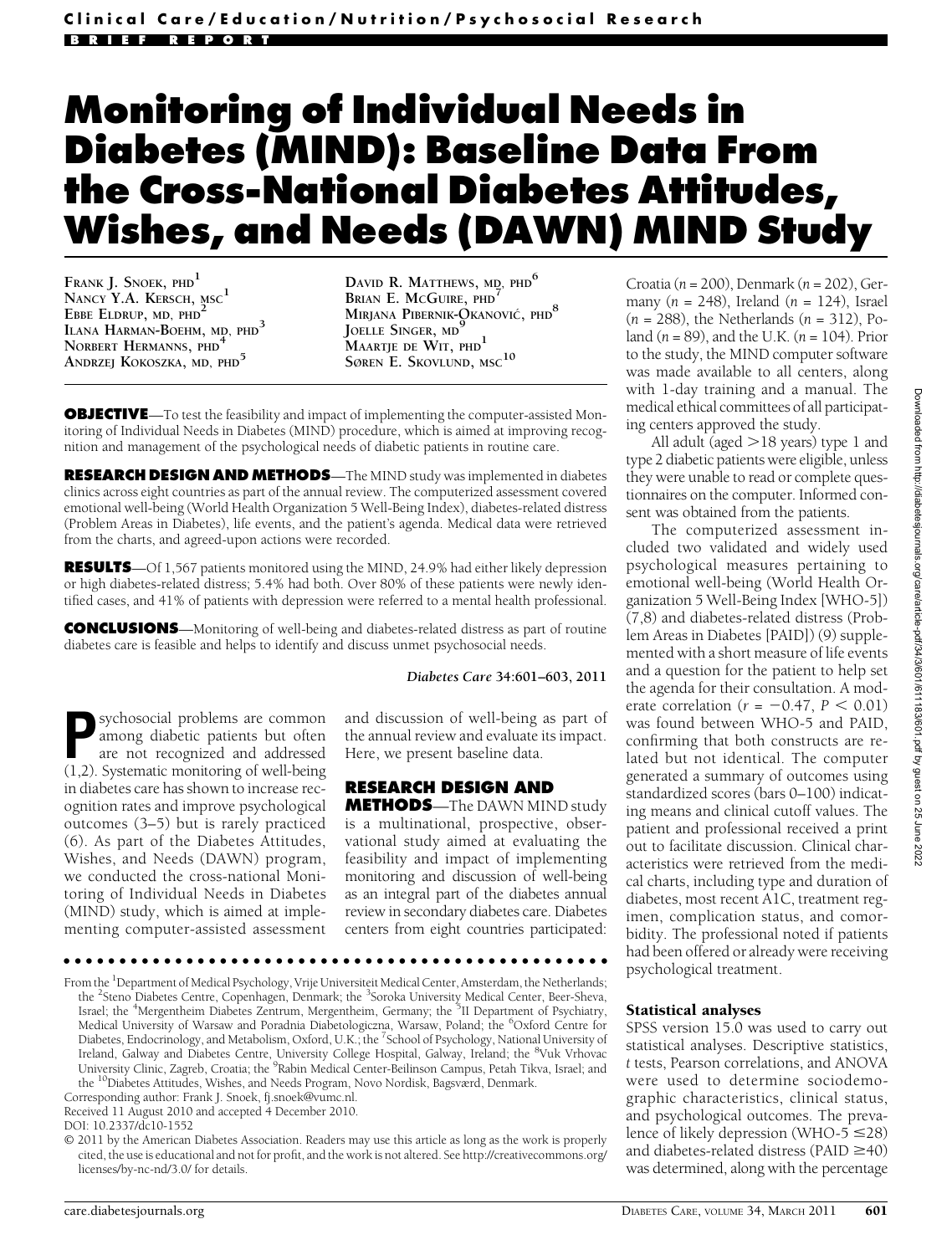#### Monitoring individual needs in diabetes

of newly identified cases and the number of patients offered a referral in response to the MIND assessment.

RESULTS—A total of 1,567 patients (51.9% men; mean age 54.2  $\pm$  14.8 years) were monitored, of whom  $57\%$  ( $n = 901$ ) were diagnosed with type 2 diabetes. Almost 80% of the patients had lived with diabetes for  $\geq$ 6 years, and 51.8% had diabetes complications. Mean A1C was 7.9  $\pm$  1.4%, with no difference by sex or type of diabetes.

## Psychological outcomes

The mean well-being score (WHO-5) for the total group was  $60.3 \pm 22.5$ , and 11.4% ( $n = 178$ ) had a score indicative of likely depression (WHO-5  $\leq$ 28). After the MIND procedure, 80.9% of the patients with likely depression were newly identified cases, of whom 41.0% were offered a referral for professional psychological care (Fig. 1).

The mean diabetes-related distress score (PAID) for the total group was  $23.1 \pm 18.8$ , and  $19.0\%$  (n = 297) reported high levels of diabetes-related distress (PAID  $\geq$ 40). Of the patients with high diabetes-related distress, 86.9% were newly identified cases, of whom 31.8% were offered a referral for professional psychological care (Fig. 1).

Of the total group,  $24.9\%$  ( $n = 390$ ) had either likely depression or high diabetes-related distress; 5.4% had both. A1C was weakly correlated with wellbeing (WHO-5)  $(r = -0.06, P < 0.05)$ and diabetes-distress (PAID)  $(r = 0.16,$  $P < 0.01$ ).

#### Personal agenda

In response to the agenda-setting item, 14.7% of the total group had indicated a wish to discuss their mood or stress, compared with 31.3% of the patients identified as having either likely depression or high diabetes-related distress.

CONCLUSIONS—Findings from this DAWN MIND study confirm a high prevalence of psychological comorbidity in people with diabetes across countries, with almost one-quarter suffering from



**Figure 1—Flowchart of (newly) identified cases and referral to professional psychological care** after MIND baseline monitoring. \*MIND-identified cases = likely depression (WHO-5  $\leq$ 28) or high diabetes-related distress ( $\widetilde{PAID} \geq 40$ ); \*\*MIND-identified noncases = average to good wellbeing (WHO-5  $>$  28) and/or low diabetes distress (PAID <40).

either depressive symptoms or high diabetes-related distress. Importantly, more than three-quarters of patients with emotional problems were newly identified. Interestingly, less than a third (31.3%) of these patients had indicated a wish to discuss their mood or stress level. However, in all patients identified as being in need of psychological care, discussing well-being scores was well received, confirming previous research (10). In less than half of the cases where scores flagged emotional problems, a referral was offered to the patient. As a means to increase referral rates, further refinement of the MIND procedure could be considered, linking MIND outcomes to identified referral pathways as part of a collaborative care program (5).

Importantly, the weak association found between A1C and emotional wellbeing demonstrates that the patient's psychological status cannot be inferred from glycemic outcomes and should not be limited only to those in poor control.

In busy diabetes clinics, adding a psychological-monitoring procedure to the annual review may pose challenges. Completing the questionnaires, however, only takes 5–7 min, and a discussion of the outcomes takes, on average, another 15 min. Additional shortening of the MIND procedure could be considered, for example by using an abbreviated version of the PAID (11).

Some limitations of our study warrant consideration. The lack of a control group could be viewed as a weakness. However, the superiority of monitoring of wellbeing versus usual care was previously demonstrated in randomized controlled trials (3–5). Participating clinics were selfselected and sample sizes were relatively small, limiting the external validity of the findings. Rates of poor well-being and high diabetes-related distress found in this study, however, are consistent with numerous studies (12,13).

We conclude that routine monitoring of well-being as an integral part of diabetes care as recommended by International Diabetes Federation and the American Diabetes Association (14,15) is feasible, well received, and promotes the recognition of patient's psychological needs. Longitudinal data will show if implementing MIND positively impacts emotional well-being.

Acknowledgments—This study was supported by an unrestricted research grant from